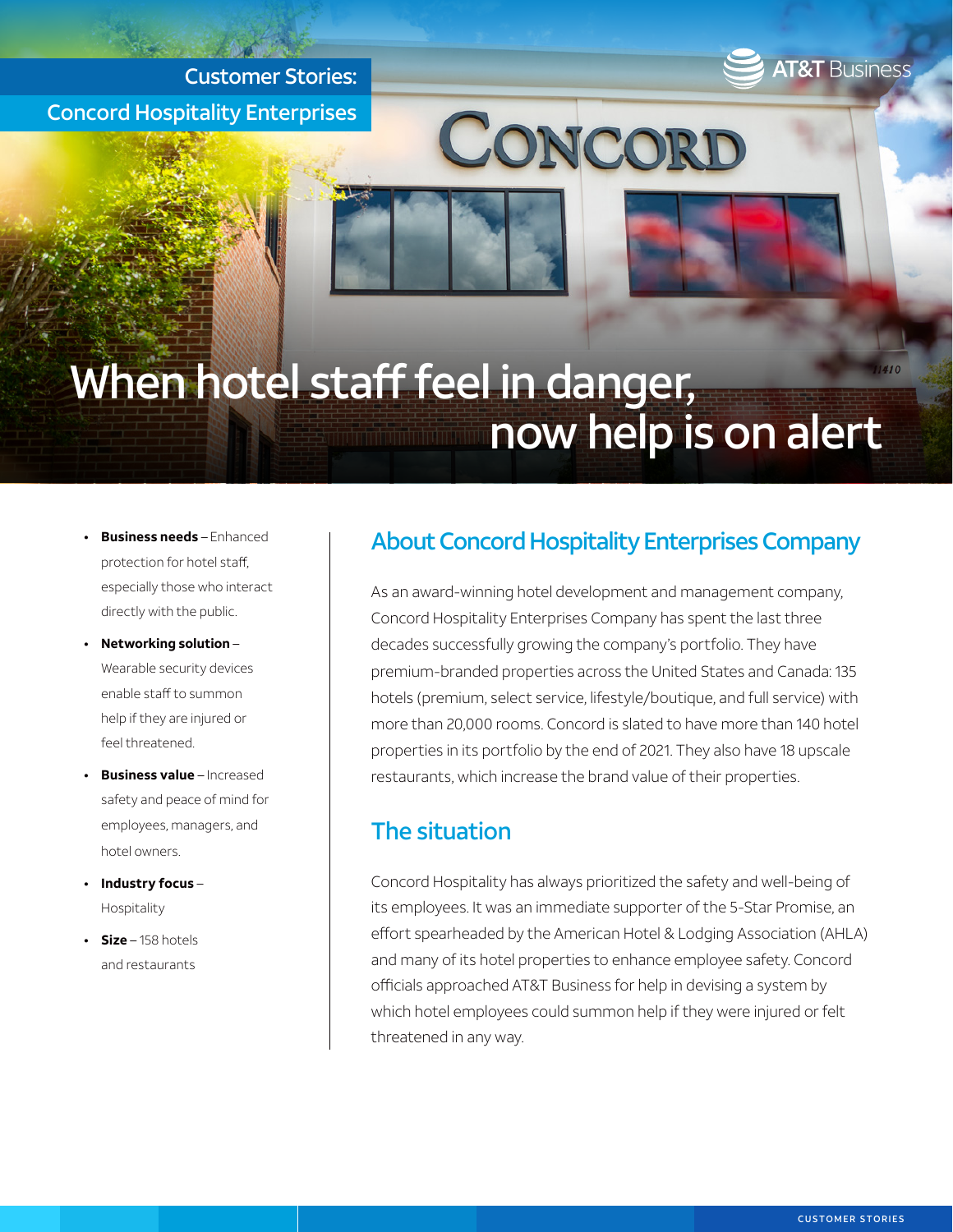

# Solution

AT&T Business devised an associate alert system to help keep workers safe and secure while they're on the job. The solution consists of an IoT device that staff can use to summon assistance, and Bluetooth Low Energy (BLE) beacons in guestrooms that relay the signal to management or security staff. Concord has already deployed the solution at several dozen of its locations and is in the process of introducing it to all their properties.

#### The next generation of first-class hotels

Often referred to as the "manager of choice," Concord Hospitality creates benefits for its partners and associates by applying its expertise in operations, development, sales and marketing, technology, accounting, and operational management to grow its portfolio of first-class hotels. Each of these areas plays a key role in ensuring all hotel operations run smoothly and deliver a secondto-none guest experience. Concord Hospitality elevates its offerings to enhance guest services and experiences through innovative technology solutions.

The company employs more than 4,500 associates across 22 states and two Canadian provinces. Consistently ranked as one of top hotel management companies, Concord has close relationships with more than 25 brand affiliations. It has earned the designation of "approved operator" with Marriott International, Hilton Hotels Corporation, Hyatt Hotels Corporation, Choice Hotels International, and IHG.

Each venue has a story to tell. Concord's commitment to sourcing local, authentic products infuses each property with the vibe and energy of its geographic location.

"We spent a lot of time working with tech providers, and it became very clear that the solution from AT&T Business was above and beyond others in the industry."

**Scot A. Cameron** Vice President, Capital Assets, Concord Hospitality Enterprises Company

Its modern lifestyle holdings embody the next generation of full service and boutique hotels, distinctive restaurants, stylish bar concepts, and award-winning rooftops.

#### Creating the best guest experience

The company's growth is a tribute to the strong relationships it has built with investment partners over the past 35 years.

Concord works in full partnership with its owners and investors to create the best experience for guests and the best work environment for associates. For that reason, Concord was an early supporter of a staff protection initiative of the American Hotel & Lodging Association (AHLA) called the 5-Star Promise.

The promise is a commitment to enhance hotel safety with new policies, training, and resources. This promise included a pledge to provide safety devices to all associates who interact directly with guests.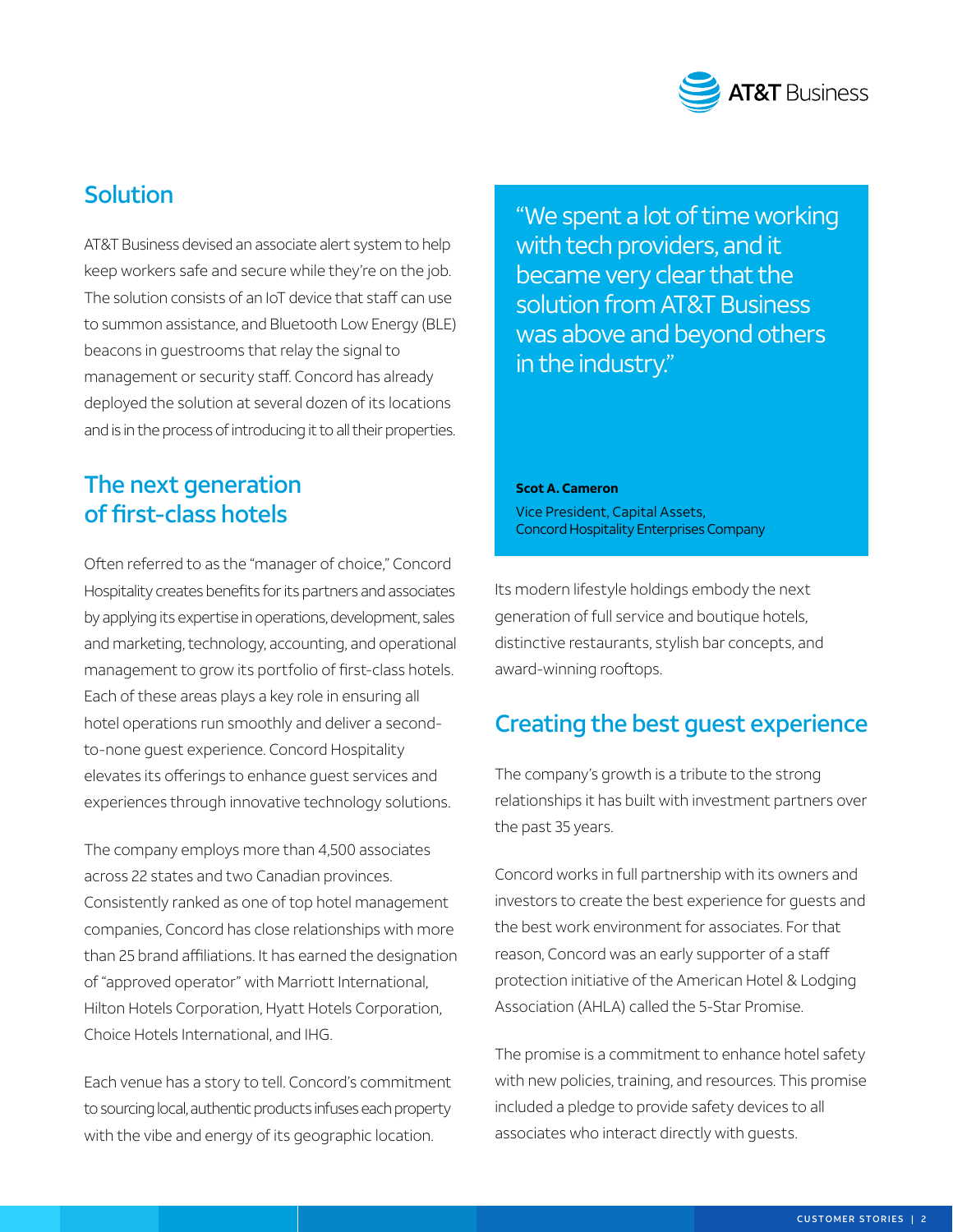

# A solution above and beyond the others

As the AHLA announced its 5-Star Promise, state and local governments had begun looking at the kind of threats that hotel workers can encounter. Several communities enacted laws that mandate protective measures for people who work in hotels.

Scot A. Cameron, Concord's Vice President, Capital Assets, said Concord voluntarily stepped up to enhance associate safety. "Regardless of whether there were government mandates across certain jurisdictions, we set out to protect associates through Concord hotels," he said. "We looked at what we could do to enhance the safety of our workforce."

"The solution from AT&T Business checked every box in terms of the safety it provided, the 24/7 support, the standalone platform, and the scalability."

**Scot A. Cameron**

Vice President, Capital Assets, Concord Hospitality Enterprises Company

Concord considered safety solutions from several vendors. "We spent a lot of time working with tech providers, and it became very clear that the solution from AT&T Business was above and beyond others in the industry," he said.

AT&T has long been a trusted supplier to Concord and its properties. So, it was a natural decision to ask AT&T Business to create a solution that would enhance the safety and well-being of its associates. "We knew we were going to do it right and make it safe for our employees for the long-term, which is why we chose to work with AT&T," Cameron said.

# Safety, support, scalability

Concord chose AT&T Staff Alert. This service operates through a combination of Bluetooth, ultrasound, and 4G LTE connectivity to provide micro-location data. This helps reduce the risk of interference in signal delivery that could result from congestion in the hotel Wi-Fi network. AT&T Staff Alert can be customized and is also interoperable with other IoT applications in the hotel, such as building management and asset tracking.

The solution includes lightweight devices that associates can wear around their necks on lanyards. Each guest room is equipped with a non-intrusive Bluetooth Low Energy (BLE) beacon that plugs into an outlet, eliminating the need for construction or supplemental power.

The device activates only when the associate presses its buttons, which helps save battery life. The wearer must push two buttons simultaneously to summon help. This reduces the chance of false activations.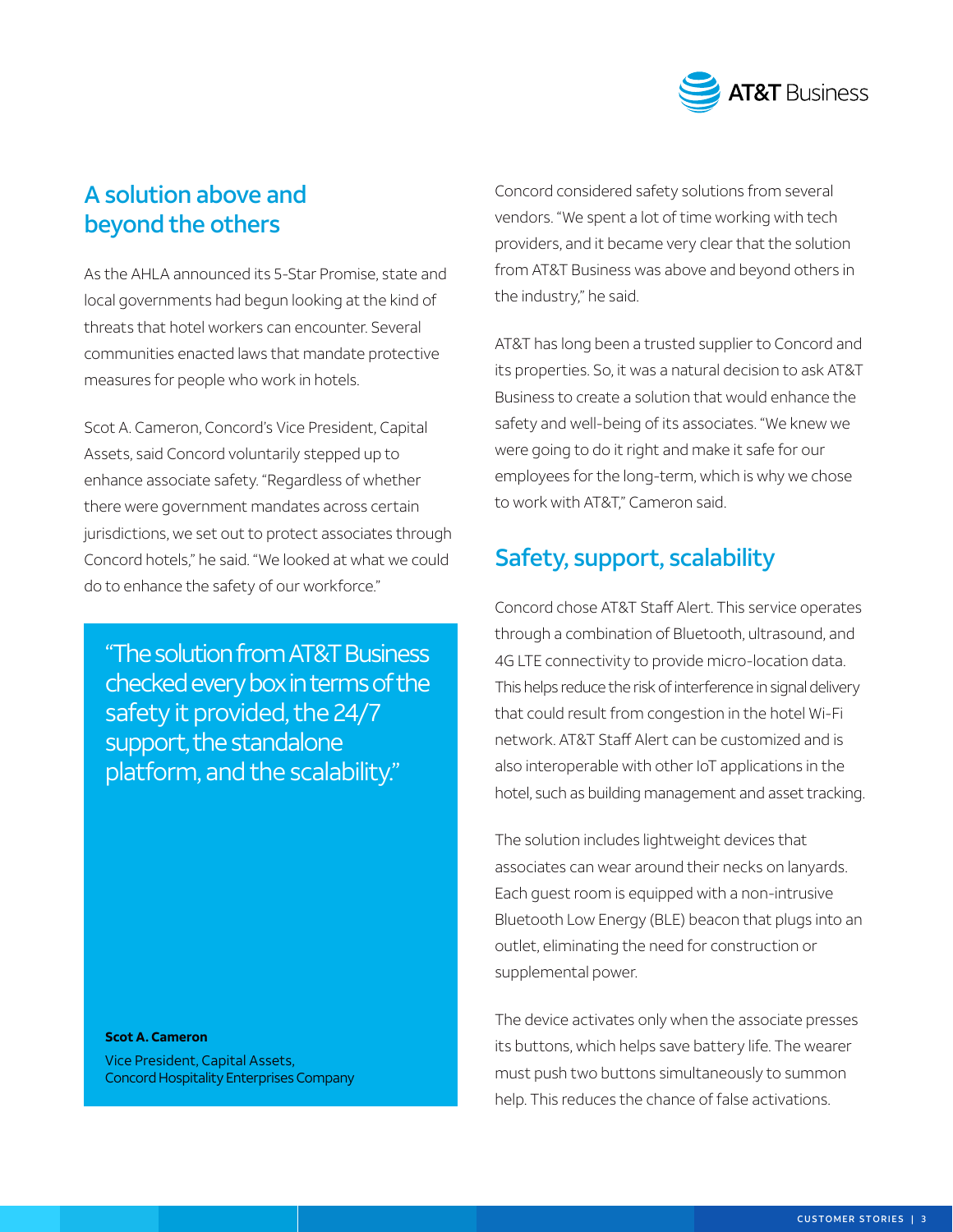

Cameron noted that AT&T Staff Alert stood out from other systems in many ways. "We made a very quick decision, faster than we had anticipated, because of the strength of the solution," he said. "The solution from AT&T Business checked every box in terms of the safety it provided, the 24/7 support, the standalone platform, and the scalability."



The end-to-end solution is fully monitored and supported 24/7. This provides hotel managers the comfort of knowing if there is an issue, they will have the support they need.

By building the solution on the infrastructure from AT&T Business, Concord will be able to add future BLE

> solutions from AT&T, providing the hotel with an even higher return on its investment.

# Extending the value of its investment

Cameron looks forward to introducing other solutions that will benefit Concord's properties. AT&T Staff Alert has components that can help organizations protect their property as well as their staff, including locator tags that can be attached to any asset to provide real time location information.

#### Other components include

Staff appreciate the added protection, Cameron said. "Reaction has been positive. The functionality has

An added level of security

been very straightforward. It's just an added level of security for employees."

The deployment has been very smooth, and the system is easy to operate. Managers can receive the alerts on mobile devices, laptops, and desktops. A monitoring portal enables them to see locationbased incident alerts and responses. They can also view incident histories.

environmental sensors that can monitor temperature, humidity, air quality, light, noise, and water leaks. Fill-level sensors can monitor hand sanitizer stations, cleaning supplies, trash cans, and bathroom supplies. Contact sensors can monitor whether doors and windows are open or closed and presence detectors can count the number of guests or associates in an area.

"We're very excited about the long-term benefits of the system as it is deployed for other things in our industry that will benefit us in the long term," Cameron said. "We plan to work with AT&T Business to start testing some of those solutions in the near future."